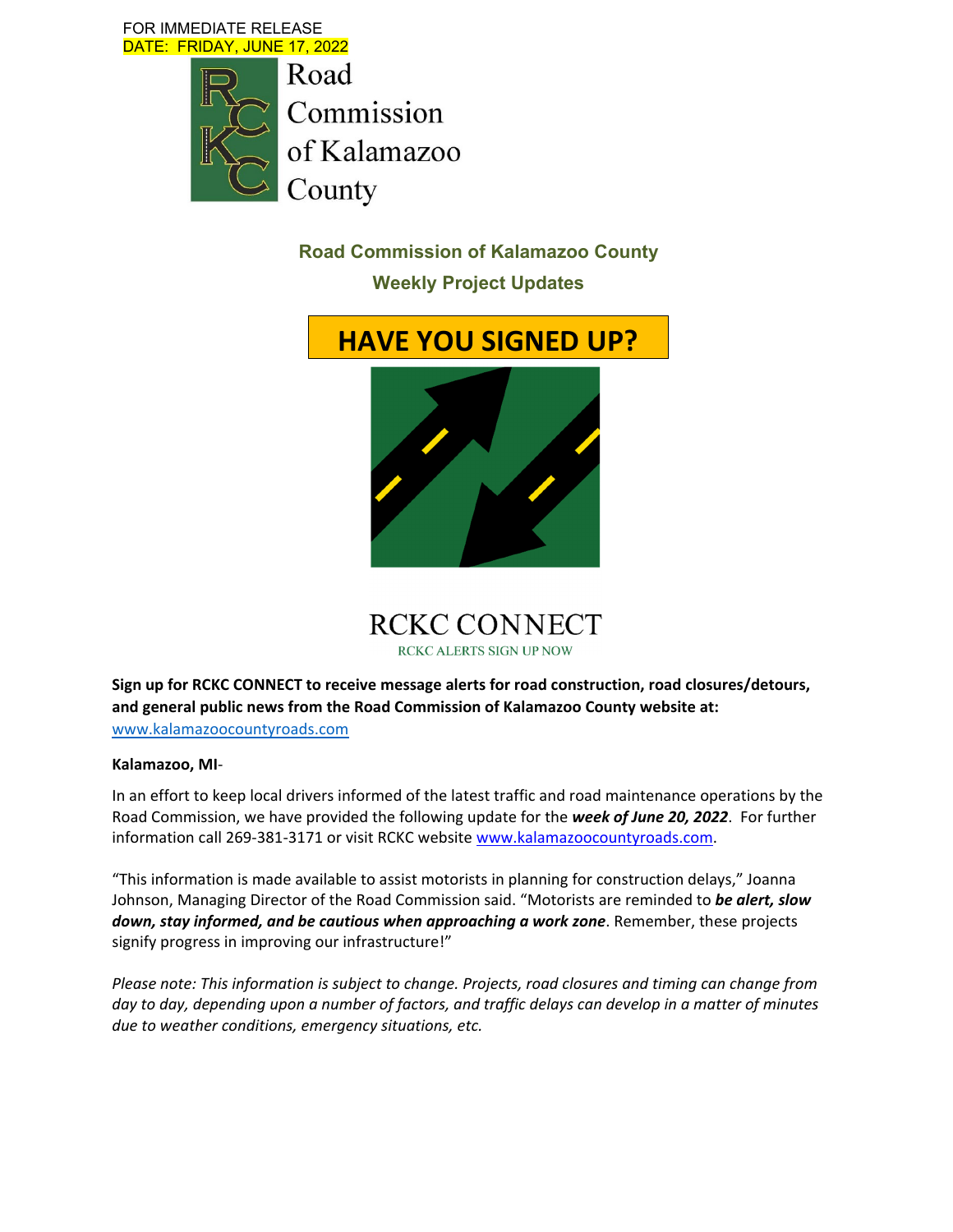# **Alamo Township**

| Road:                  | 6th Street - H Avenue to F Avenue (Alamo / Oshtemo Townships)                                                                                                                                                                                |
|------------------------|----------------------------------------------------------------------------------------------------------------------------------------------------------------------------------------------------------------------------------------------|
| <b>Current Status:</b> | Cutting high side shoulders completed. Tree removal to take place<br>throughout project. Guardrail to be reinstalled between H Ave and G<br>Ave. Mailboxes to be adjusted closer to the road. Roadway asphalt<br>overlay paving this season. |
| Detour:                | <b>Single Lane Closures.</b>                                                                                                                                                                                                                 |
| Project Information:   | This project includes road surface milling and asphalt resurfacing, work<br>to improve drainage and erosion by installing and rehabilitating<br>spillways.                                                                                   |
| Start Date:            | May 2, 2022                                                                                                                                                                                                                                  |
| End Date:              | October 1, 2022                                                                                                                                                                                                                              |
|                        |                                                                                                                                                                                                                                              |

#### **Charleston Township**

| Road:                  | Miller Drive - 0.2 miles east of 35th Street to 38th Street (Charleston /<br><b>Comstock Townships)</b>                    |
|------------------------|----------------------------------------------------------------------------------------------------------------------------|
| <b>Current Status:</b> | Fog seal construction joint completed                                                                                      |
| Detour:                | <b>None</b>                                                                                                                |
| Project Information:   | This project includes existing road surface milling, asphalt resurfacing,<br>re-establishing shoulders, and tree removals. |
| Start Date:            | April 22, 2022                                                                                                             |
| End Date:              | Late-June                                                                                                                  |
|                        |                                                                                                                            |

# **Climax Township**

| <b>Road:</b>             | TS Avenue - 47th Street to 48th Street                                                      |
|--------------------------|---------------------------------------------------------------------------------------------|
| <b>Current Status:</b>   | Culvert installation and ditching end of June                                               |
| Detour:                  | <b>None</b>                                                                                 |
| Project Information:     | This project includes tree removal, ditching, culvert replacement, and<br>gravel placement. |
| Start Date:<br>End Date: | April 19, 2022<br>Late-June                                                                 |
|                          |                                                                                             |

| Road:                  | 47th Street - S Avenue to TS Avenue                                                         |
|------------------------|---------------------------------------------------------------------------------------------|
| <b>Current Status:</b> | Culvert installation and ditching end of June                                               |
| Detour:                | <b>None</b>                                                                                 |
| Project Information:   | This project includes tree removal, ditching, culvert replacement, and<br>gravel placement. |
| Start Date:            | April 19, 2022                                                                              |
| End Date:              | Late-June                                                                                   |

\*\*\*\*\*\*\*\*\*\*\*\*\*\*\*\*\*\*\*\*\*\*\*\*\*\*\*\*\*\*\*\*\*\*\*\*\*\*\*\*\*\*\*\*\*\*\*\*\*\*\*\*\*\*\*\*\*\*\*\*\*\*\*\*\*\*

#### **Comstock Township**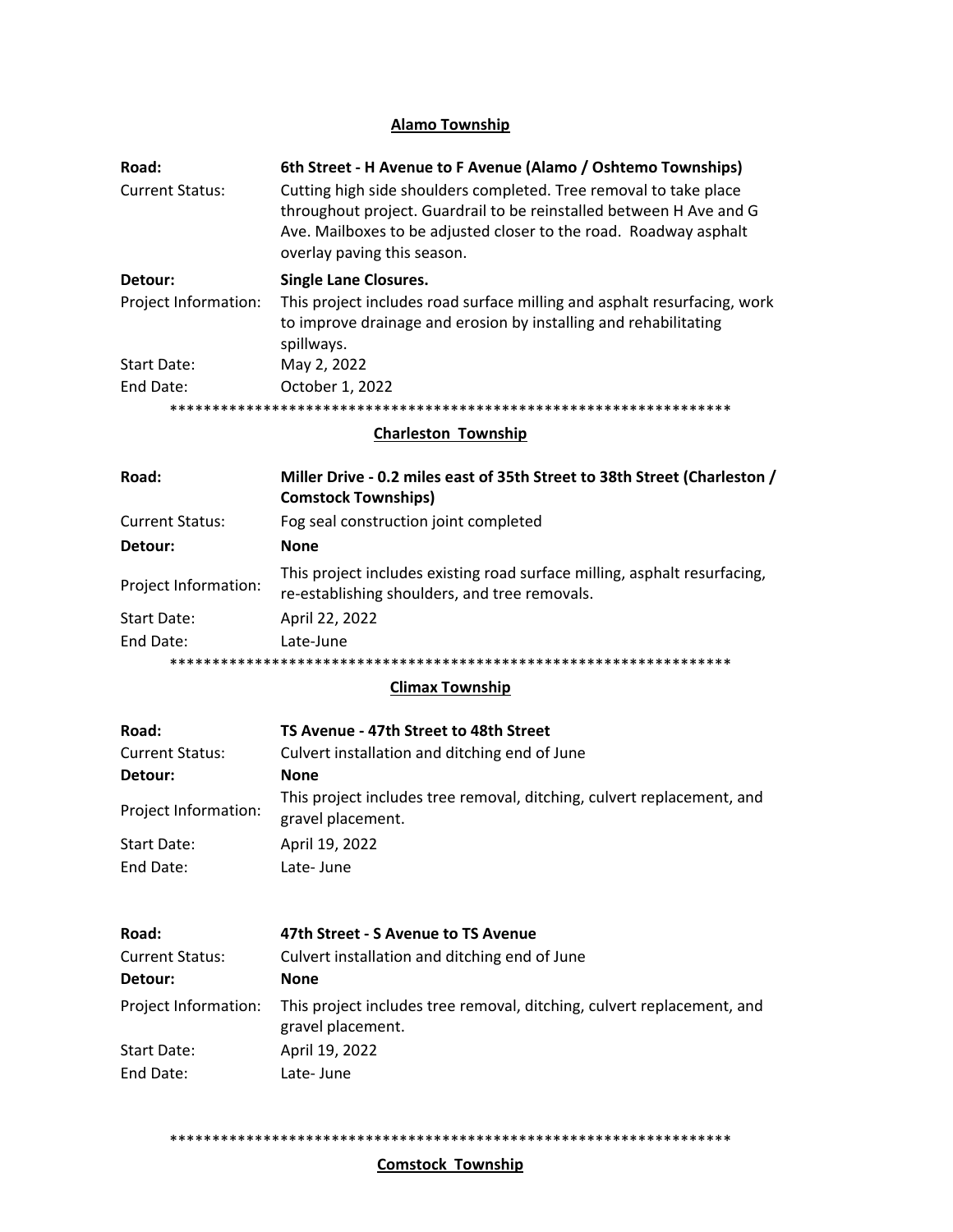| Road:                    | Saginaw Drive - 28th Street to Bailey Street                                                                                                            |
|--------------------------|---------------------------------------------------------------------------------------------------------------------------------------------------------|
| <b>Current Status:</b>   | Culvert Installation and Tree removal End June                                                                                                          |
| Detour:                  | <b>None</b>                                                                                                                                             |
| Project Information:     | This project includes high shoulders, gravel, pulverizing, culvert<br>installation, ditching, HMA base and surface paving, and tree<br>trimming/removal |
| Start Date:<br>End Date: | April 27, 2022<br>Late-June                                                                                                                             |

| Road:                  | Ligget Street - 28th Street to Bailey Street                                                                                                            |
|------------------------|---------------------------------------------------------------------------------------------------------------------------------------------------------|
| <b>Current Status:</b> | Culvert Installation and tree removal End June                                                                                                          |
| Detour:                | <b>None</b>                                                                                                                                             |
| Project Information:   | This project includes high shoulders, gravel, pulverizing, culvert<br>installation, ditching, HMA base and surface paving, and tree<br>trimming/removal |
| <b>Start Date:</b>     | April 27, 2022                                                                                                                                          |
| End Date:              | Late-June                                                                                                                                               |

| Road:                  | Bailey Street - Ligget Street to Saginaw Drive                                                                                                          |
|------------------------|---------------------------------------------------------------------------------------------------------------------------------------------------------|
| <b>Current Status:</b> | Culvert Installation and Tree removal End June                                                                                                          |
| Detour:                | <b>None</b>                                                                                                                                             |
| Project Information:   | This project includes high shoulders, gravel, pulverizing, culvert<br>installation, ditching, HMA base and surface paving, and tree<br>trimming/removal |
| Start Date:            | April 27, 2022                                                                                                                                          |
| End Date:              | Late-June                                                                                                                                               |

| Road:                  | Collette Avenue - 1,300' north of Electra Street to Electra Street,<br>Benedict Avenue - 1,300' north of Electra Street to Electra Street,<br>Daniel Street - 1,300 ' north of Electra Street to Electra Street, Charles<br>Avenue - Daniel Street to Shields Street, Shields Street - 1,300' north<br>of Electra Street to Electra Street |
|------------------------|--------------------------------------------------------------------------------------------------------------------------------------------------------------------------------------------------------------------------------------------------------------------------------------------------------------------------------------------|
| <b>Current Status:</b> | <b>Gravel Installation Mid July</b>                                                                                                                                                                                                                                                                                                        |
| Detour:                | <b>None</b>                                                                                                                                                                                                                                                                                                                                |
| Project Information:   | This project includes High Shoulders, gravel, pulverizing, culvert<br>installation, Leaching Basins, Ditching, HMA base and surface paving,<br>and tree trimming/removal                                                                                                                                                                   |
| <b>Start Date:</b>     | May 9, 2022                                                                                                                                                                                                                                                                                                                                |
| End Date:              | Late-July                                                                                                                                                                                                                                                                                                                                  |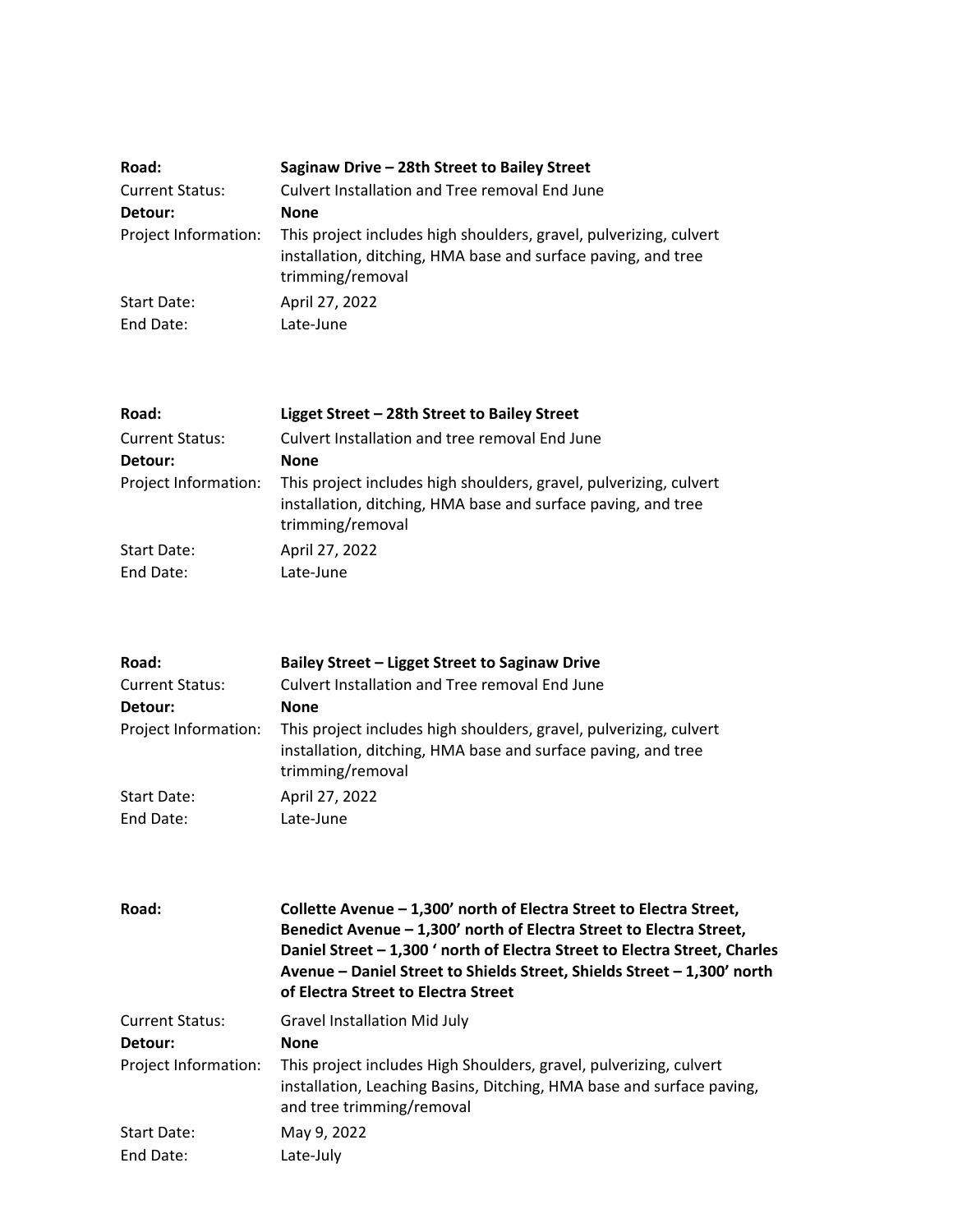| Road:                  | Landing Way $-1,600'$ south of G Avenue to G Avenue               |
|------------------------|-------------------------------------------------------------------|
| <b>Current Status:</b> | Restoration Early June, Fog Seal Construction Joint               |
| Detour:                | <b>None</b>                                                       |
| Project Information:   | This project includes tree trimming/removal, milling, HMA surface |
|                        | course                                                            |
| Start Date:            | April 28, 2022                                                    |
| End Date:              | Mid-June                                                          |

| Road:                  | Sprinkle Road - E. Main Street to G Avenue                                                                                                                                                                                                      |
|------------------------|-------------------------------------------------------------------------------------------------------------------------------------------------------------------------------------------------------------------------------------------------|
| <b>Current Status:</b> | Finishing concrete work on 6/18. Week of 6/20 asphalt wedging in<br>curves for southbound lanes, milling and shoulder gravel placement.<br>Paving towards the end of the week.                                                                  |
| Detour:                | No detour. Lane closures only.                                                                                                                                                                                                                  |
| Project Information:   | This project includes road surface milling and asphalt resurfacing,<br>updating sidewalk ramps at H Avenue, improving safety by installing<br>concrete pavement in the median and shoulders for rumble strips, and<br>reducing roadside slopes. |
| <b>Start Date:</b>     | February 21, 2022                                                                                                                                                                                                                               |
| End Date:              | September 16, 2022                                                                                                                                                                                                                              |

| Road:                  | 35th Street at Shadowlane Avenue                                                          |
|------------------------|-------------------------------------------------------------------------------------------|
| <b>Current Status:</b> | Awaiting pole fabrication. No work anticipated until Fall 2022.                           |
| Detour:                | No detours or closures.                                                                   |
| Project Information:   | This project includes a traffic signal replacement with a new mast arm<br>traffic signal. |
| Start Date:            | April 11, 2022                                                                            |
| End Date:              | November 15, 2022                                                                         |

| Road:                  | Miller Drive - 0.2 miles east of 35th Street to 38th Street (Comstock / |
|------------------------|-------------------------------------------------------------------------|
|                        | <b>Charleston Townships)</b>                                            |
| <b>Current Status:</b> | Fog Seal construction joint completed                                   |
| Detour:                | <b>None</b>                                                             |
| Project Information:   | This project includes High Shoulders, Trees, Milling, HMA Surface       |
|                        | Course                                                                  |
| Start Date:            | April 22, 2022                                                          |
| End Date:              | Mid June                                                                |
|                        |                                                                         |

# **Kalamazoo Township**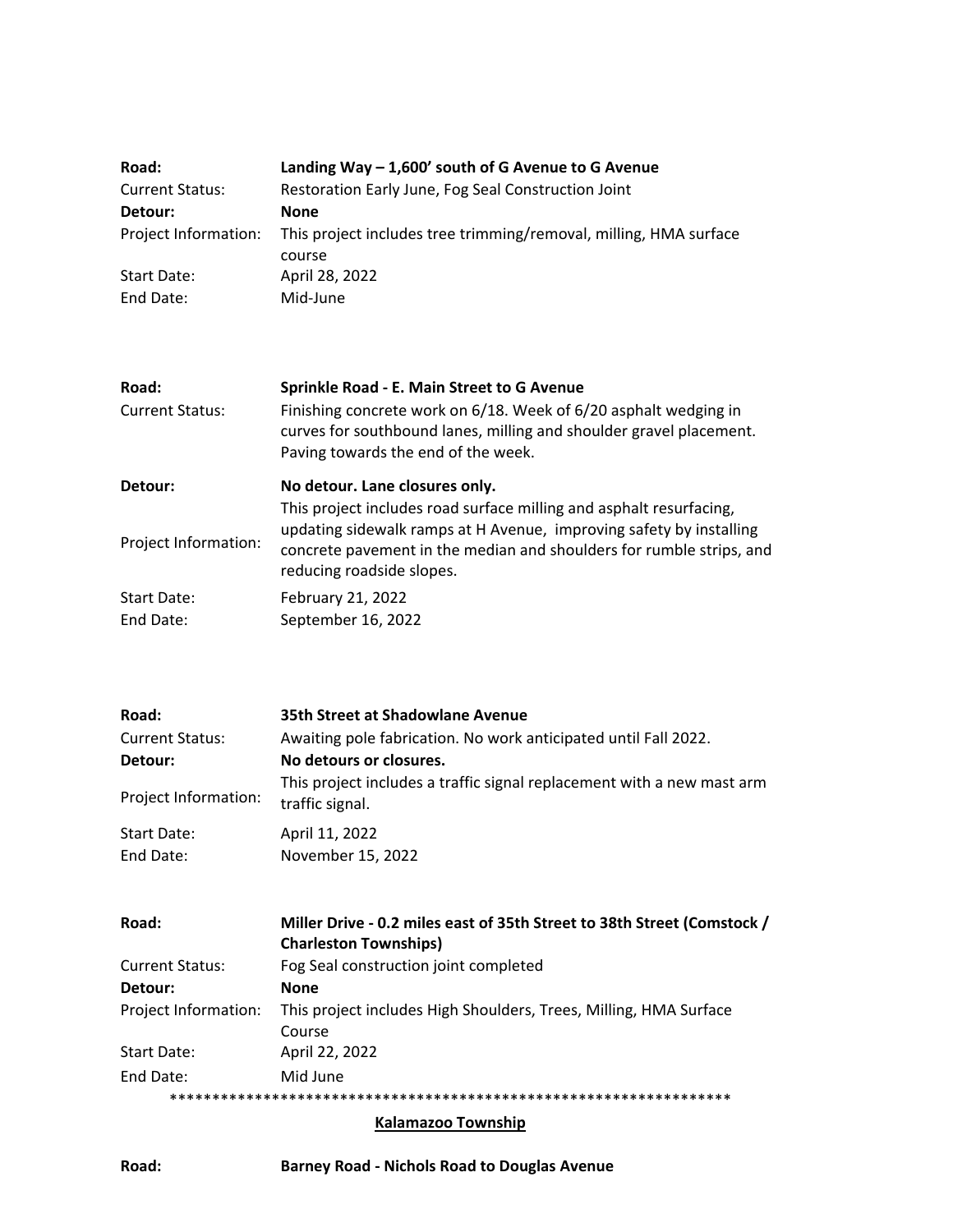| <b>Current Status:</b> | Paving back utility cuts at the interseciton of Douglas Avenue at Barney<br>Road the week of 6/20. Once complete the detour for Douglas Avenue<br>will be removed. Removal work will continue along Barney Road the<br>week of 6/20. |
|------------------------|--------------------------------------------------------------------------------------------------------------------------------------------------------------------------------------------------------------------------------------|
| Detour:                | Road closed to through traffic during the project. The detour route is<br>Douglas Avenue, Ravine Road, and Nichols Road.                                                                                                             |
| Project Information:   | This project includes road surface milling and asphalt resurfacing, curb<br>and gutter work along with drainage improvements.                                                                                                        |
| <b>Start Date:</b>     | April 18, 2022                                                                                                                                                                                                                       |
| End Date:              | September 1, 2022                                                                                                                                                                                                                    |

| Road:                             | <b>Mosel Avenue - Douglas Avenue to Riverview Drive</b>                                                                                                                              |
|-----------------------------------|--------------------------------------------------------------------------------------------------------------------------------------------------------------------------------------|
| <b>Current Status:</b><br>Detour: | Awaiting pole fabrication. No work anticipated until Fall 2022.<br>No detours or closures.                                                                                           |
| Project Information:              | This project includes traffic signal replacements and upgrades for the<br>intersections of Mosel Avenue at Riverview Drive, Burdick Street,<br>Westnedge Avenue, and Douglas Avenue. |
| Start Date:                       | March 3, 2022                                                                                                                                                                        |
| End Date:                         | October 15, 2022                                                                                                                                                                     |
|                                   |                                                                                                                                                                                      |

### **Oshtemo** Township

| Road:                  | Boyce Drive - H Avenue to Emneth Avenue, Emneth Avenue - Boyce<br>Avenue to Cotswold Street, Cotswold Avenue - H Avenue to Emneth<br>Avenue                                                                                                                                                                                                              |
|------------------------|----------------------------------------------------------------------------------------------------------------------------------------------------------------------------------------------------------------------------------------------------------------------------------------------------------------------------------------------------------|
| <b>Current Status:</b> | Restoration Late June, Fog Seal Construction Joint                                                                                                                                                                                                                                                                                                       |
| Detour:                | <b>None</b>                                                                                                                                                                                                                                                                                                                                              |
| Project Information:   | This project includes High Shoulders, Milling, HMA Base Course, HMA<br>Surface Course                                                                                                                                                                                                                                                                    |
| <b>Start Date:</b>     | May 4, 2022                                                                                                                                                                                                                                                                                                                                              |
| End Date:              | Late-June                                                                                                                                                                                                                                                                                                                                                |
| Road:                  | Buckham Wood Drive - 9th Street to Caddam Wood Avenue, Caddam<br>Wood Avenue - Laurel Wood Street to Buckham Wood Drive, Laurel<br>Wood Street - Buckham Wood Drive to Caddam Wood Avenue, Wood<br>Hollow Avenue – Buckham Wood Drive to 75' north of Buckham<br>Wood Drive, Beymoure Street - 150' south of Caddam Wood Avenue<br>to Caddam Wood Avenue |
| <b>Current Status:</b> |                                                                                                                                                                                                                                                                                                                                                          |
| Detour:                | Restoration Late June, Fog Seal Construction Joint<br><b>None</b>                                                                                                                                                                                                                                                                                        |
| Project Information:   | This project includes milling, HMA surface course                                                                                                                                                                                                                                                                                                        |
| <b>Start Date:</b>     | April 27, 2022                                                                                                                                                                                                                                                                                                                                           |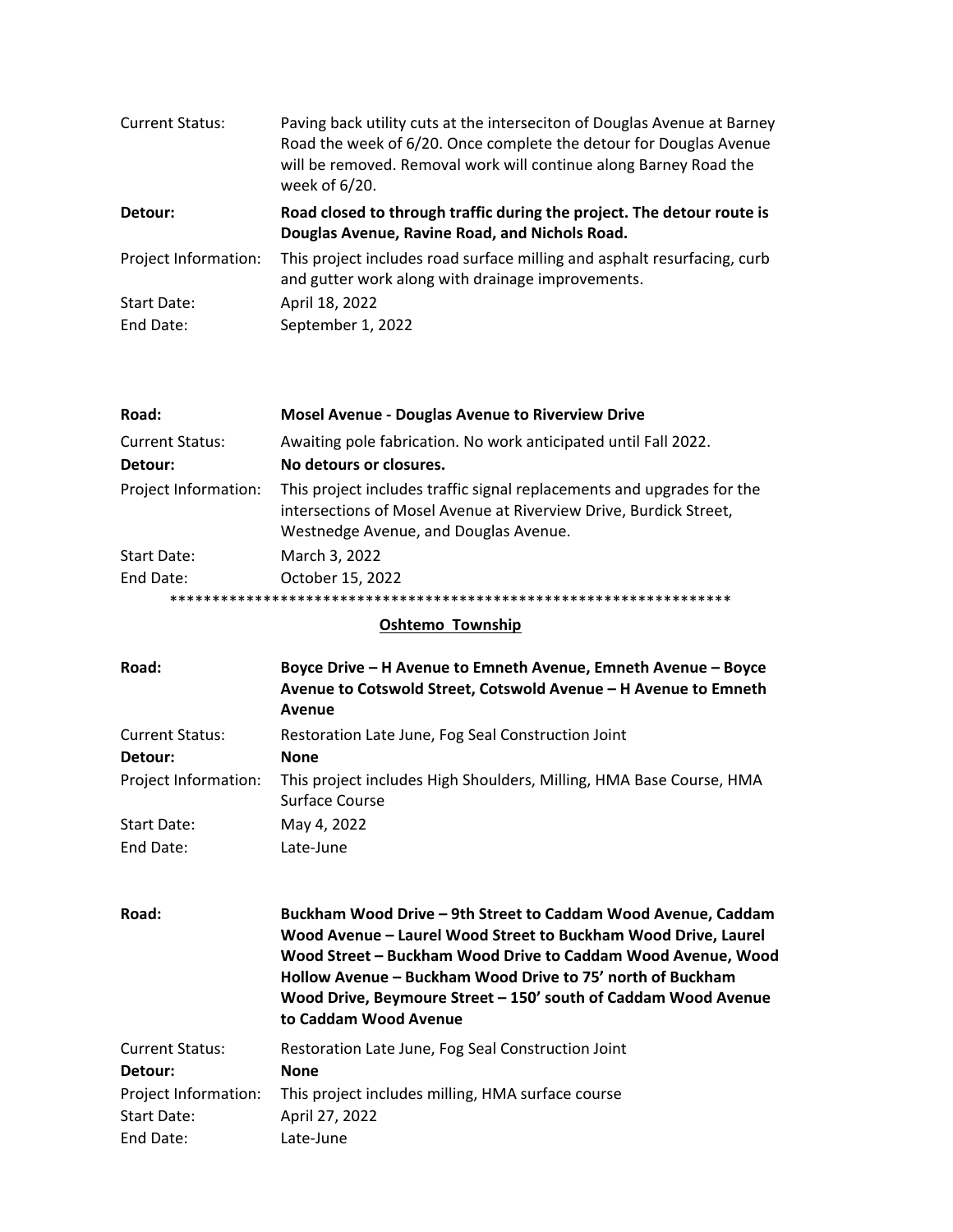| Road:                  | Old Savannah Drive – H Avenue to Stone Mountain Drive, Stone<br>Mountain Drive – Stone Mountain Drive to 550' north of Stone<br><b>Mountain Drive</b> |
|------------------------|-------------------------------------------------------------------------------------------------------------------------------------------------------|
| <b>Current Status:</b> | Restoration Late June, Fog Seal Construction Joint                                                                                                    |
| Detour:                | <b>None</b>                                                                                                                                           |
| Project Information:   | This project includes milling, HMA surface course                                                                                                     |
| Start Date:            | April 24, 2022                                                                                                                                        |
| End Date:              | Late-June                                                                                                                                             |
|                        |                                                                                                                                                       |

#### **Pavilion Township**

| Road:                  | 32nd Street - OP Avenue to O Avenue                                                                                              |
|------------------------|----------------------------------------------------------------------------------------------------------------------------------|
| <b>Current Status:</b> | Gravel Installation early June and Tree removal late June                                                                        |
| Detour:                | <b>None</b>                                                                                                                      |
| Project Information:   | This project includes tree removal, addition of gravel, pulverizing,<br>culvert replacement, fine grading, and double chip seal. |
| Start Date:            | April 22, 2022                                                                                                                   |
| End Date:              | Late July                                                                                                                        |

| Road:                  | S Avenue - 29th Street to 34th Street                                                                                                                                                                          |
|------------------------|----------------------------------------------------------------------------------------------------------------------------------------------------------------------------------------------------------------|
| <b>Current Status:</b> | Finishing topsoil placement and restoration along the road edge.<br>Permanent sign installation early week of 6/20. RCKC crews chip sealing<br>the week of 6/27 with fog seal and pavement markings to follow. |
| Detour:                | Follow posted detour route: 29th Street to Q Avenue to 34th Street.                                                                                                                                            |
| Project Information:   | This project will reconstruct the road by crushing the old road surface,<br>placing new asphalt, updating some drainage culverts, improving<br>grades in the curves and widening the shoulder.                 |
| Start Date:            | March 14, 2022                                                                                                                                                                                                 |
| End Date:              | June 30, 2022                                                                                                                                                                                                  |

# \*\*\*\*\*\*\*\*\*\*\*\*\*\*\*\*\*\*\*\*\*\*\*\*\*\*\*\*\*\*\*\*\*\*\*\*\*\*\*\*\*\*\*\*\*\*\*\*\*\*\*\*\*\*\*\*\*\*\*\*\*\*\*\*\*\*

#### **Richland Township**

| Road:                  | 29th Street - AB Avenue to 3,000' north of AB Avenue                                                                                       |
|------------------------|--------------------------------------------------------------------------------------------------------------------------------------------|
| <b>Current Status:</b> | Gravel installation Late June                                                                                                              |
| Detour:                | None                                                                                                                                       |
| Project Information:   | This project includes tree removal, addition of gravel, pulverizing,<br>culvert replacement, fine grading, double chip seal, and fog seal. |
| Start Date:            | April 18, 2022                                                                                                                             |
| End Date:              | Late-July                                                                                                                                  |
|                        |                                                                                                                                            |

### **Schoolcraft Township**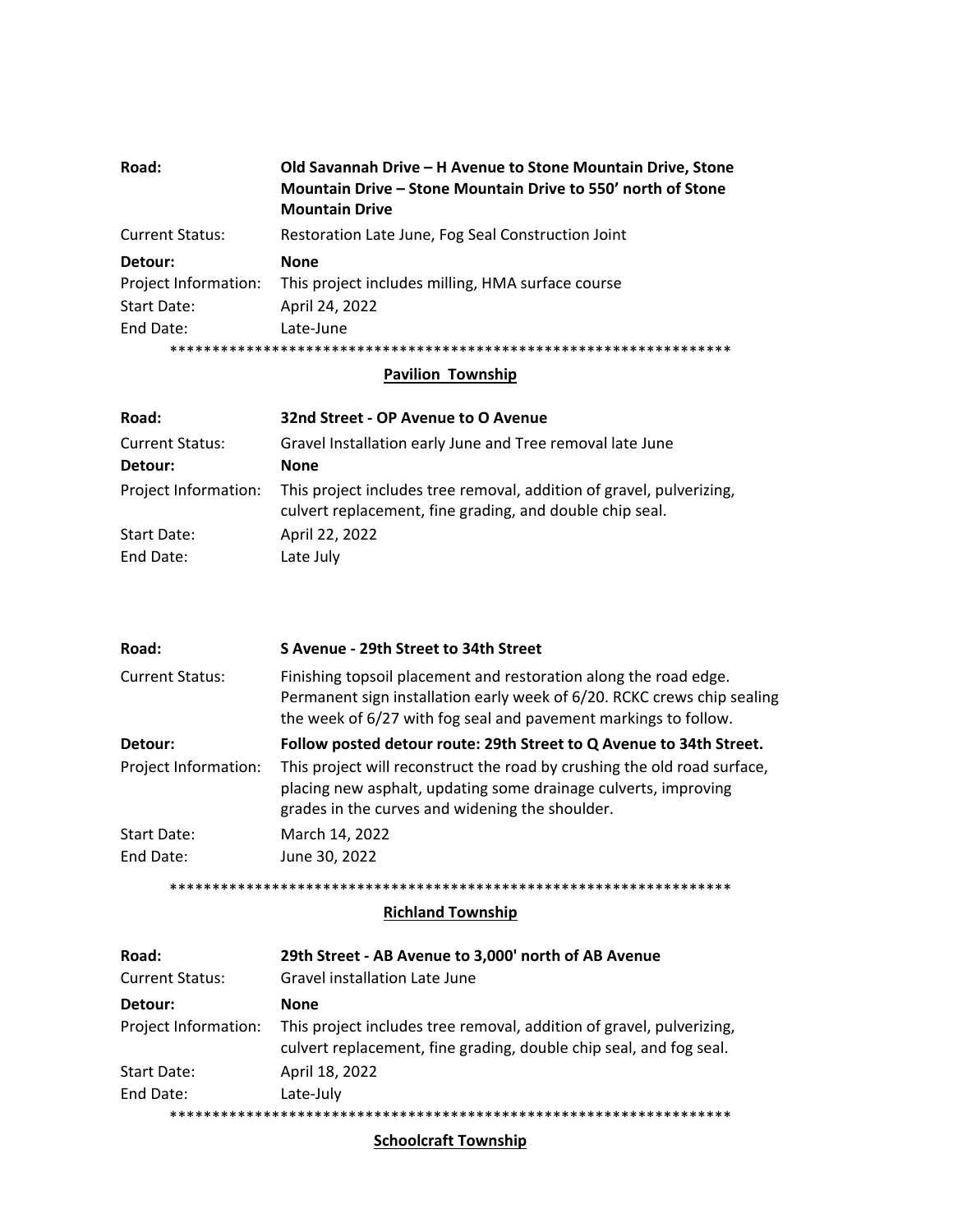| Road:                  | Surry Avenue - Blue Ridge Drive to Oakland Drive, Blue Ridge Drive -<br>Crimora Drive to 382' north of Surry Avenue, Crimora Drive - Blue<br><b>Ridge Drive to Surry Drive</b> |
|------------------------|--------------------------------------------------------------------------------------------------------------------------------------------------------------------------------|
| <b>Current Status:</b> | Roadside Restoration End of June                                                                                                                                               |
| Detour:                | <b>None</b>                                                                                                                                                                    |
| Project Information:   | This project includes milling and HMA overlay.                                                                                                                                 |
| Start Date:            | April 28, 2022                                                                                                                                                                 |
| End Date:              | Late-June                                                                                                                                                                      |
|                        |                                                                                                                                                                                |

#### **Texas Township**

| Road:                  | Eagle Lake Drive - 1,560' west of East Eagle Lake Drive to East Eagle<br>Lake Drive        |
|------------------------|--------------------------------------------------------------------------------------------|
| <b>Current Status:</b> | Milling of Asphalt and Paving Week of 06/20/2022                                           |
| Detour:                | Traffic to be maintained during project. Temporary traffic regulators<br>may be necessary. |
| Project Information:   | This project includes drainage improvements, pulverizing, milling, and<br>HMA paving       |
| <b>Start Date:</b>     | May 9, 2022                                                                                |
| End Date:              | Early July                                                                                 |

| Queen Victoria Lane - Veronica Street to 12th Street |
|------------------------------------------------------|
| Milling of Asphalt Week of 06/20/2022                |
| <b>None</b>                                          |
| This project includes milling and HMA overlay.       |
| Week of 06/20/2022                                   |
| Mid July                                             |
|                                                      |

| Road:                  | R Avenue - 6th Street to 8th Street                                                        |
|------------------------|--------------------------------------------------------------------------------------------|
| <b>Current Status:</b> | Ditching & Installing Culverts Week of 6/27/2022                                           |
| Detour:                | <b>None</b>                                                                                |
| Project Information:   | This project includes milling, HMA surface coarse, culverts, and tree<br>removal/trimming. |
| Start Date:            | Week of 06/27/2022                                                                         |
| End Date:              | Late July                                                                                  |

| Road:                  | R Avenue - 8th Street to 12th Street             |
|------------------------|--------------------------------------------------|
| <b>Current Status:</b> | Ditching & Installing Culverts Week of 6/20/2022 |
| Detour:                | None                                             |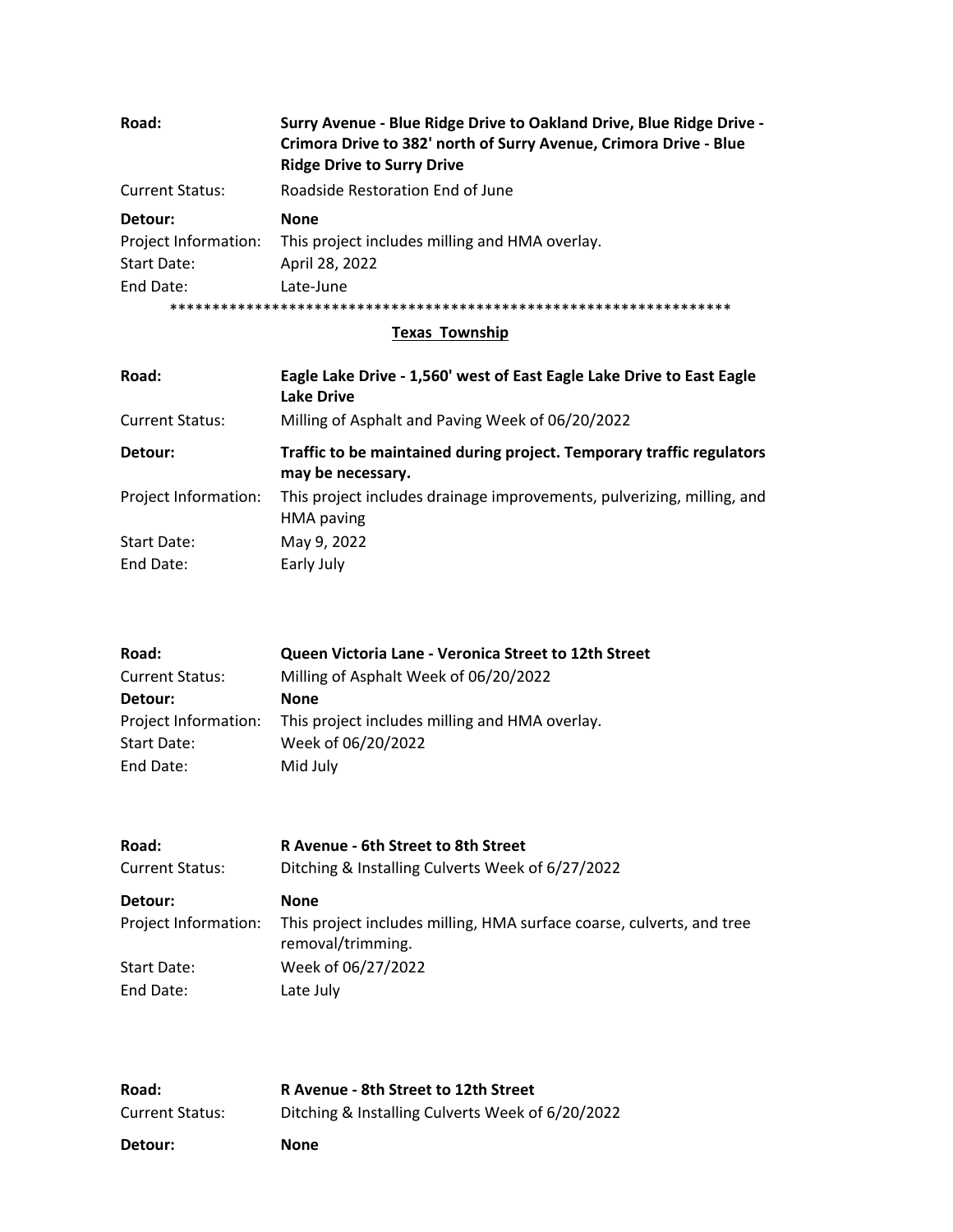| Project Information: | This project includes milling, HMA surface coarse, culverts, and tree<br>removal/trimming. |
|----------------------|--------------------------------------------------------------------------------------------|
| Start Date:          | Week of 06/20/2022                                                                         |
| End Date:            | Late July                                                                                  |

| Road:                  | Vail Drive - Corners Cove Street to Aspen Lane, Canyon Drive - Vail<br>Drive to Inverness Drive, Aspen Lane - Vail Drive to Inverness Drive,<br><b>Inverness Drive - Canyon Drive to 8th Street</b> |
|------------------------|-----------------------------------------------------------------------------------------------------------------------------------------------------------------------------------------------------|
| <b>Current Status:</b> | Milling of Asphalt Week of 06/20/2022                                                                                                                                                               |
| Detour:                | <b>None</b>                                                                                                                                                                                         |
| Project Information:   | This project includes milling and HMA overlay.                                                                                                                                                      |
| Start Date:            | Week of 06/20/2022                                                                                                                                                                                  |
| End Date:              | Mid July                                                                                                                                                                                            |
|                        |                                                                                                                                                                                                     |

#### **Wakeshma Township**

| Road:                  | V Avenue - 42nd Street to 44th Street                                                                                                      |
|------------------------|--------------------------------------------------------------------------------------------------------------------------------------------|
| <b>Current Status:</b> | Gravel installation Late June                                                                                                              |
| Detour:                | <b>None</b>                                                                                                                                |
| Project Information:   | This project includes tree removal, addition of gravel, pulverizing,<br>culvert replacement, fine grading, double chip seal, and fog seal. |
| Start Date:            | April 19, 2022                                                                                                                             |
| End Date:              | Late July                                                                                                                                  |
|                        |                                                                                                                                            |

### **County Wide Projects**

| Crack filling on various roads in Kalamazoo County                                                                                                            |
|---------------------------------------------------------------------------------------------------------------------------------------------------------------|
| Crack Fill continues week of 06/20/2022 in Pavilion Township and<br>Climax Township                                                                           |
| None, but slight delays will be common, as this is a mobile operation.                                                                                        |
| This project will include the cleaning of dirt and debris from cracks and<br>sealing with crack fill.                                                         |
| May 2, 2022                                                                                                                                                   |
| Mid-November                                                                                                                                                  |
| Hot Mix Asphalt Wedging on various roads in Kalamazoo County<br>Wedging will continue for the week of 06/20/2022 in Brady, Climax,<br>and Pavilion Townships. |
| Traffic to be maintained during project. Temporary traffic regulators<br>may be necessary.                                                                    |
| Wedging                                                                                                                                                       |
| April 25, 2022                                                                                                                                                |
| November 15, 2022                                                                                                                                             |
|                                                                                                                                                               |